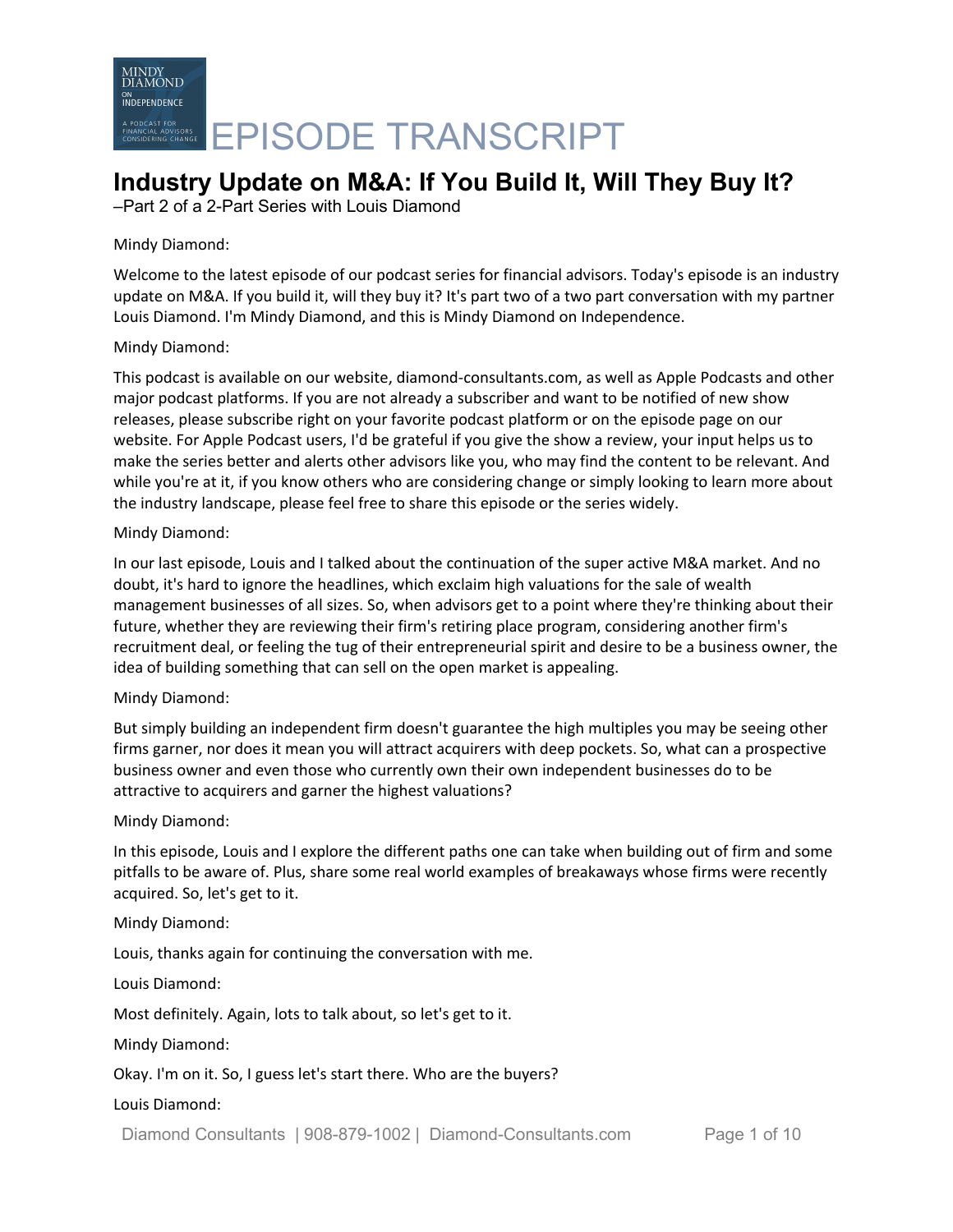## **Industry Update on M&A: If You Build It, Will They Buy It?**

–Part 2 of a 2-Part Series with Louis Diamond

Yeah, so I think in prior episodes, we've either interviewed many of these serial buyers in the industry or we've talked at a high level about the different types of buyers. So, without getting into the nitty gritty specifics, because there are so many different acquirers out there, I'll first point to four or five different categories of buyers, just to give a preview of who might buy your business at the end of the day. There isn't really a one-size-fits-all approach to what category is the best, and it's not always obvious what's going to be the best fit for your business. It's much more based upon your goals, your outlook for the business, your underlying business and it's size, and also what you're most trying to accomplish.

#### Louis Diamond:

So here's a couple of examples of types of buyers in no particular order. First, would be a platform acquirer is what we would call it. So these are firms where you're joining their RIA and they're buying a minority or up to a majority stake of your practice. You're still keeping some cash flow and ongoing profits interest, and you're keeping your brand and your investment approach and your unique way of operating. But what you're getting from the platform is capital, is compliance, operations and their scale, and the ability to take some work off your plate. Hightower advisors would be a really good example of this, and many of our listeners are familiar with Hightower.

#### Louis Diamond:

Another type of buyer would be a private equity investor or a financial buyer. So these would be firms that invest directly in an RIA, so you'd have to build your own ADV and likely build a very successful and relatively large business to garner the attention of one of these platforms, because really what they're looking for, in addition to return on their investment, is a platform that they can put capital behind and then have that firm or platform go out and complete sub acquisitions.

#### Louis Diamond:

So, if you're looking at this as a succession deal or your business just isn't large enough or isn't attractive enough to be a hub for additional recruitment and acquisitions, this type of buyer may not be the best fit. But similar to the platform acquirers, the unique part of this is they don't really want to get involved with how you run your business, so you can keep your own form ADV, you can keep your own infrastructure, your brand, and your value proposition. You now just have more capital to reinvest in the business or to use it, to take chips off the table. Examples of the would be Focus Financial Partners... is the largest and most prolific financial backer in the industry and kind of created the category for RIAs. You also have Bain and Blackstone and many other private equity firms. Parthenon Capital. There is way too many to mention, but a lot of interest from these folks that get into the space.

#### Louis Diamond:

Next category of buyer would be a national acquirer, some would call them integrators, some would call them roll-ups. There's a lot of different terms. But these are firms like Mercer and Mariner and CAPTRUST and Wealth Enhancement Group that do many, many deals a year, and they've built the platform that has a very unique value proposition on its own. They solved for organic growth. They all have lead development programs. They all have many different services that firms being acquired can tap into. And they're all backed by major private equity money. So these firms certainly take over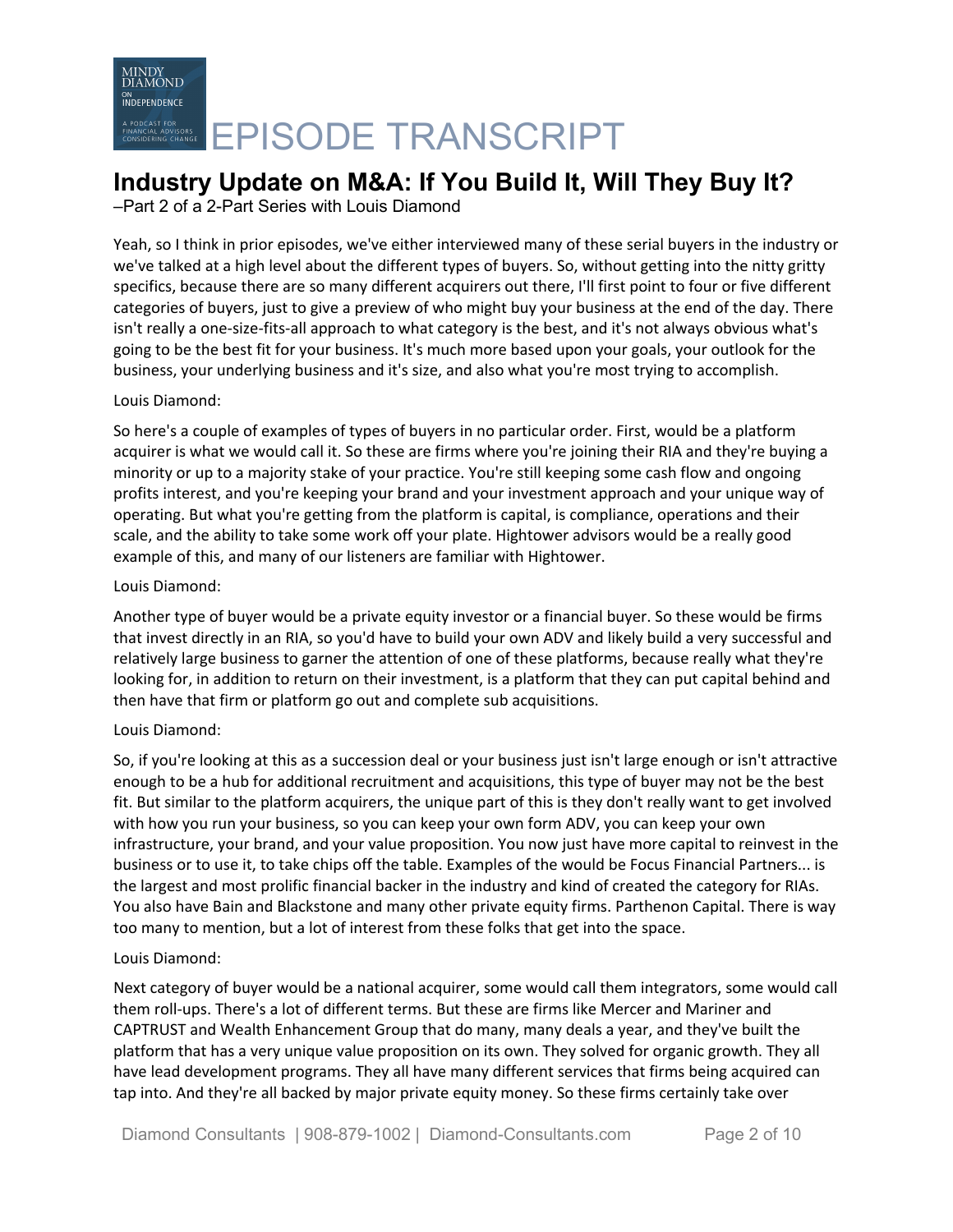# MINDY<br>DIAMOND ON<br>INDEPENDENCE EPISODE TRANSCRIPT

## **Industry Update on M&A: If You Build It, Will They Buy It?**

–Part 2 of a 2-Part Series with Louis Diamond

everything from compliance and technology to branding, to investments in many cases. So, once you settle these firms, you really just have the responsibility of servicing your clients. Most every other function is taken away, which some would see as a negative. Some would see it see as a positive.

#### Louis Diamond:

These firms too, because of their scale, and because they can find synergies in a lot of areas, they do tend to be in the higher end of the valuation scale because they know how to grow these businesses, they have more control over how it grows, and there's cost synergies that they can find in the deals.

#### Louis Diamond:

Two other types of buyers, they're really similar, but just their scale is different. One would be a regional acquirer, so similar story to the national ones we just talked about, but these are firms instead of having a national footprint, they're focused on one or two states, or they want to build scale, but they're not trying to be all things to all people across the country. They want to focus on the Midwest for example.

#### Louis Diamond:

And then lastly would be more of a local firm merger. So this would be more of a like-minded firm, it could be a friend who shares a similar business methodology as you do, and you have two firms that are either subscale, maybe one needs a succession plan. The other one's younger and you can solve some of each other's issues and a rising tide lifts all boats. So, this is attractive because you get to have more of a direct input into the future of the business. The downside though is local firms tend to not have as much capital as some of the larger ones and sometimes firms like this, getting together, you just make your problems somewhat worse, because now you have double the problems. So, two subscale firms come together, now you have double the amount of problems because now you're still not of scale and you may still not have the requisite capabilities to compete with some of these larger firms.

#### Mindy Diamond:

Okay, so that's a dizzying set of options and it's especially dizzying because, I mean, I'm in this business more than 25 years now and many of these are just... Forget about the firms weren't around as acquirers, but the categories weren't even there. So, how would an advisor who's thinking about becoming a seller... So how would a business owner thinking about becoming a seller, what questions would they ask themselves? What are the things they need to think about in order to determine which category of buyer is right for them?

#### Louis Diamond:

Yeah. One of the first ones is what activities or functions are most important for you to retain control over versus what do you want to relinquish? So, most advisors would probably say, compliance or technology, but many would not be comfortable parting with their brand or their investment approach or their planning methodology. So depending upon those answers, that will skew which end of the control to autonomy spectrum, if you will, you may fall. So I think that's that's the first one is what do you want to keep control over versus what do you want to relinquish?

#### Louis Diamond: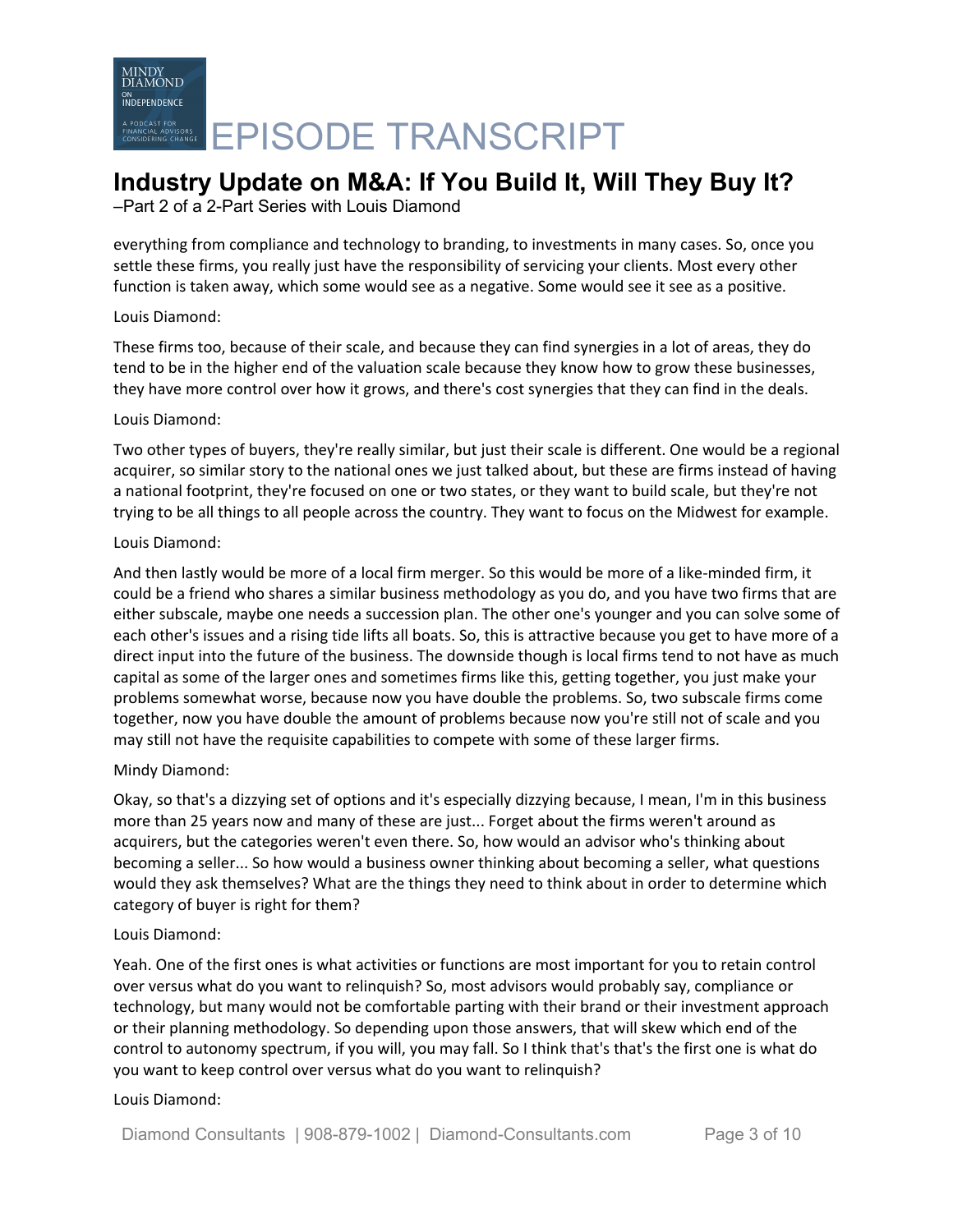### **Industry Update on M&A: If You Build It, Will They Buy It?**

–Part 2 of a 2-Part Series with Louis Diamond

Another one is financially, what are you looking to accomplish? Do I want it to be more of a merger where I get equity out of the transaction? Do I want it to be an all cash deal? Do I want to keep more upside earning potential for myself? These again are important questions because it will determine which type of buyer makes the most sense and there's many, many more. We've developed a proprietary M&A assessment that's available for download on our website and we'll include the link in the episode page description, but that assessment takes you through probably 30 or so questions that will help determine if you're ready for M&A, but also if you are, what type of buyer makes the most sense? So, that's a resource that I'll offer up to anyone.

#### Mindy Diamond:

That's awesome, so let's move forward then. If you are building an independent practice today, either you're an employee and thinking about breaking away or you're already a business owner, what are some of the things you'd recommend to keep in mind so that your business will be most attractive in the eyes of the best buyer or acquirer?

#### Louis Diamond:

Yeah. So the first thing is to begin with the end in mind. I think it's Jim Collins that can coin that phrase, which is brilliant, and that's definitely the case here. So, even if a sale is 15, 20, 30 years on the horizon or may never be on the horizon because you want to bring family in and just transfer it to generation and generation. If you build your business using the playbook of what acquirers value most, it's never going to fail you. So what I mean by this is thinking about if I were to sell my business, what would be the positive and negative attributes that an acquirer would take from it? So, some of the things that acquirers look for, and this will determine what end of the multiple scale you're on and even just who's going to be interested in the business.

#### Louis Diamond:

I'll give you a couple of characteristics. One would be a next generation team, so other than the G1 advisor, is there a next generation that works with clients and that can be slotted in should the first generation advisor either leave the business, retire, or God forbid something happens to them. So multiple generations and having different age gaps, but also folks with different time horizons within the business. That's one area. Another one would be a cohesive service model with everyone rowing in the same direction. So instead of having 15 different practices where one person is picking stocks, another one is allocating to alternatives, another one works with mass affluent, another one works with ultrahigh-net-worth; these are firms that have one comprehensive service model that is going to provide a similar service or offering to any client that comes to the door. The reason this is attractive is because it's scalable and it's repeatable and it takes away some of the risk because there's confidence that everyone is kind of doing something similar.

#### Louis Diamond:

Another big one, this might even be the number one in the list, is organic growth absent market returns. So, a buyer not surprisingly would much prefer to pay more for a firm that's going to keep growing. So, having proof that you're able to bring in new households and grow the asset base, and you're not just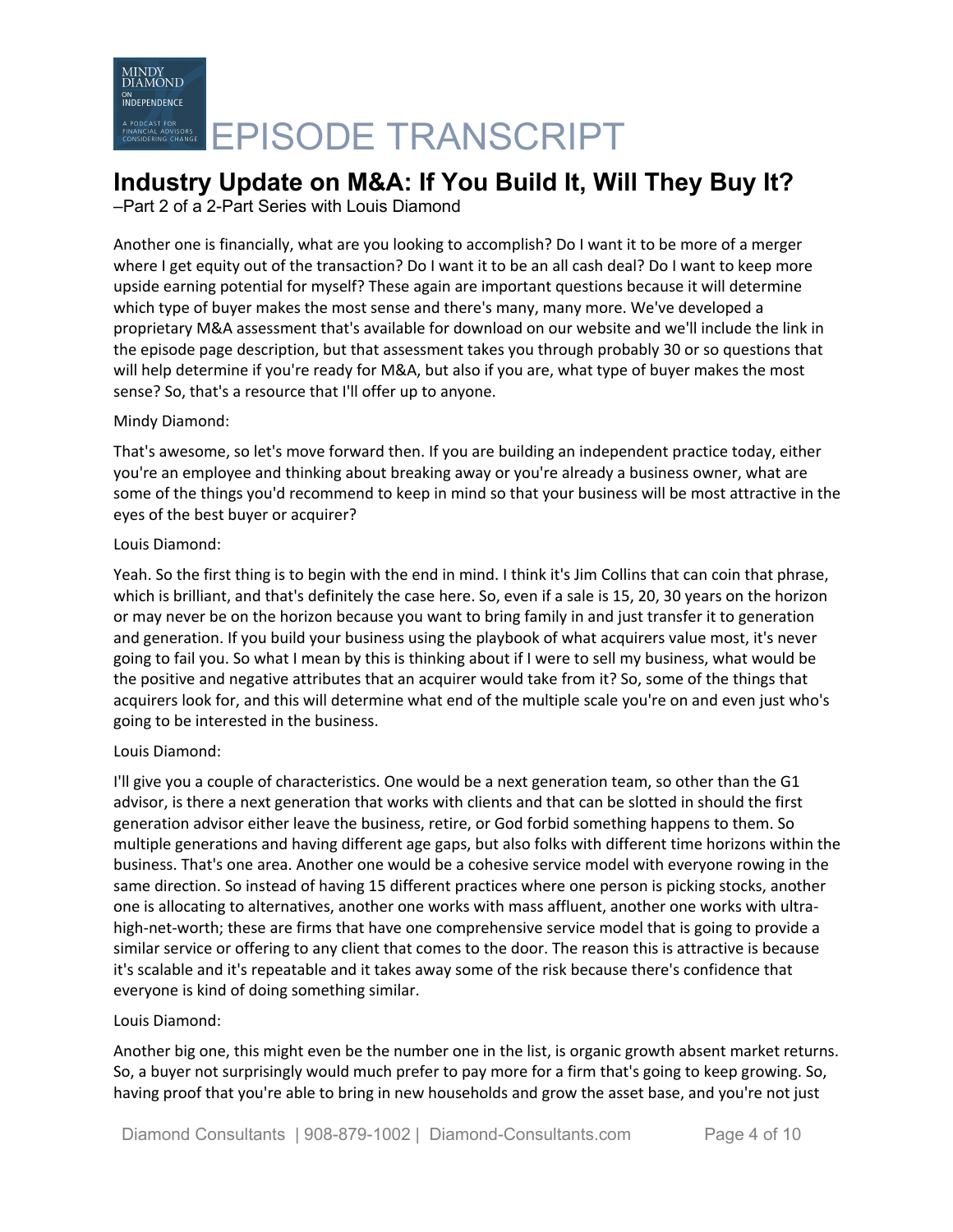# **Industry Update on M&A: If You Build It, Will They Buy It?**

–Part 2 of a 2-Part Series with Louis Diamond

relying upon the S&P 500 to go up is of major importance. And this is one of the first questions a buyer would ask as part of a data gathering exercise.

#### Louis Diamond:

Another attribute would be multiple avenues of growth, so that there's a diversification of growth. So, it's great to have a repeatable business development approach, let's say it's referrals from CPAs. But a buyer would also like to see other areas of growth, whether it's we have a very strong social media program or we do paid advertising in markets or we target doctors and we get a lot of referrals from them. So, having multiple ways that you can grow in addition to just kind of your normal bread-andbutter referrals from existing clients is really important. And this can also be extended to firms that have grown strictly by mergers and acquisition and recruitment. So, while that is attractive and it's tough to pull off deals and that is a very viable way to grow, that firm would be more attractive to a buyer, if not only were they able to successfully buy and integrate firms, but that they can also grow those firms organically, so you're not just relying upon buying in order to fuel the growth of the firm.

#### Louis Diamond:

And then the last one I'll mention... There's many more, but just to kind of keep it simple, and this concept is K.I.S.S., keep it simple, stupid. Somewhat tongue in cheek, but it's important. A business that's simpler and easier to understand is going to be more valuable. So there's nothing wrong with being a firm that's big into alternatives and hedging strategies, and does all of these really interesting things for clients. The harder part is it's going to be really hard to find a compatible buyer. So, businesses that are more streamlined, the investment approach is easy to understand, it's duplicatable and the service model is duplicatable, is going to pay dividends because you can attract more buyers for the business.

#### Mindy Diamond:

That all sounds great. And in fact, we've interviewed several investment bankers throughout this podcast series that have talked a lot about the things that business owners can do to impact growth, and who and what makes them most appealing, and we'll be showing links to some of those episodes as well. But what's the downside? So what are some potential pitfalls to thinking about selling?

#### Louis Diamond:

Right. So beginning with the end in mind, I think is a sound strategy for really anyone at any phase of their career or their business' life cycle. The downside though is if you're so laser focused on we're building this thing to sell is, one, you can lose your uniqueness. So, while I said, businesses are more valuable if they're simple and more streamlined, you don't want to do that at the expense of what makes your firm and your process unique. So, you don't want to standardize everything so that you lose the high touch nature of your firm, or you lose your ability to win business in the marketplace. Or if you're looking to recruit and acquire, that you lose what's going to make you stand out from a crowded field.

#### Louis Diamond: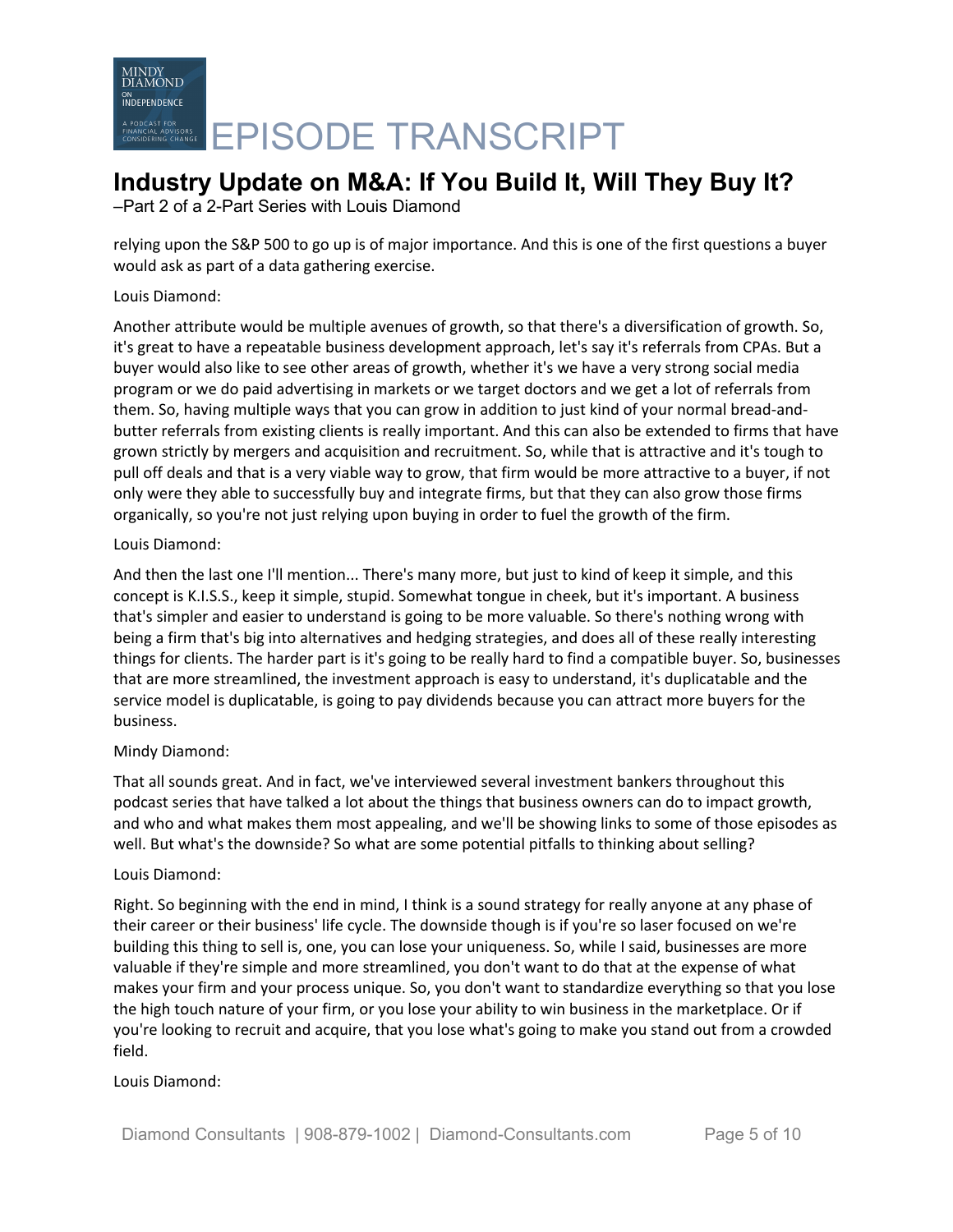# MINDY<br>DIAMOND ON<br>INDEPENDENCE EPISODE TRANSCRIPT

## **Industry Update on M&A: If You Build It, Will They Buy It?**

–Part 2 of a 2-Part Series with Louis Diamond

Another downside would be focusing on the money and losing sight of why you are in business in the first place. And that's to service clients, it's to provide a career path for your team. You could fill in the blank for what's most meaningful to you. If you focus on the dollars and cents, you sometimes can be blinded by the joy of running the business. So, I think a better way to think about it is do the right thing and the money will follow, and I think that's the right order of operations. Nothing wrong with focusing on the dollars and cents, but there is a little bit of danger to that.

#### Mindy Diamond:

Yeah. And the truth of the matter is that there are many examples of independent businesses that are very comfortable and have no interest in ever building enterprise value or looking to sell. It's a lifestyle practice, they make good money, they're very comfortable and very happy with the services that they provide, and while everybody and anybody might think about selling one day, it's not their raison d'etre. It's not their reason for being, it's not what gets them out of bed in the morning. So I think it begins and end with what's most important to you. What we're talking about is how to impact enterprise value in a positive way, if doing so is important to you.

#### Louis Diamond:

Absolutely. I completely agree. And put another way, you make it more about you than your clients. We talk about all the time when positioning a transition to clients, there's a lot of reasons why it might make sense for you or your team, but it's harder to take a step back and say, what's in the best interest of the client? Same thing here with building your firm for a future of sale. If you just build it and strip out what makes it special, then your clients suffer. So again, focusing on the right things, and I think good things happen.

#### Mindy Diamond:

So let's go back then to the business owner that is interested in boosting enterprise value, are there certain supported, independent platforms that can help with doing so?

#### Louis Diamond:

Yeah, so take a step back to find what we mean by supported independent platform. So these would be either service providers or vendors or RIAs that advisors who either haven't ran a business before or who want to run a business but don't want to deal with the middle and back office, can opt to outsource certain functions to. So, guests we've had on the podcast that would be in this category would be LPL, Strategic Wealth Services, Sanctuary Wealth Partners, Dynasty Financial Partners, and many more.

#### Louis Diamond:

An advisor may choose to partner or affiliate with one of these models when they're transitioning, because they want to stay focused on the transition and they don't want to deal with many of the... say, the non-core functions of running the business. But the other piece of this is how can these platforms actually help the business improve its value? So, I think there is a very clear answer for how these platforms can help the business boost its value.

#### Louis Diamond: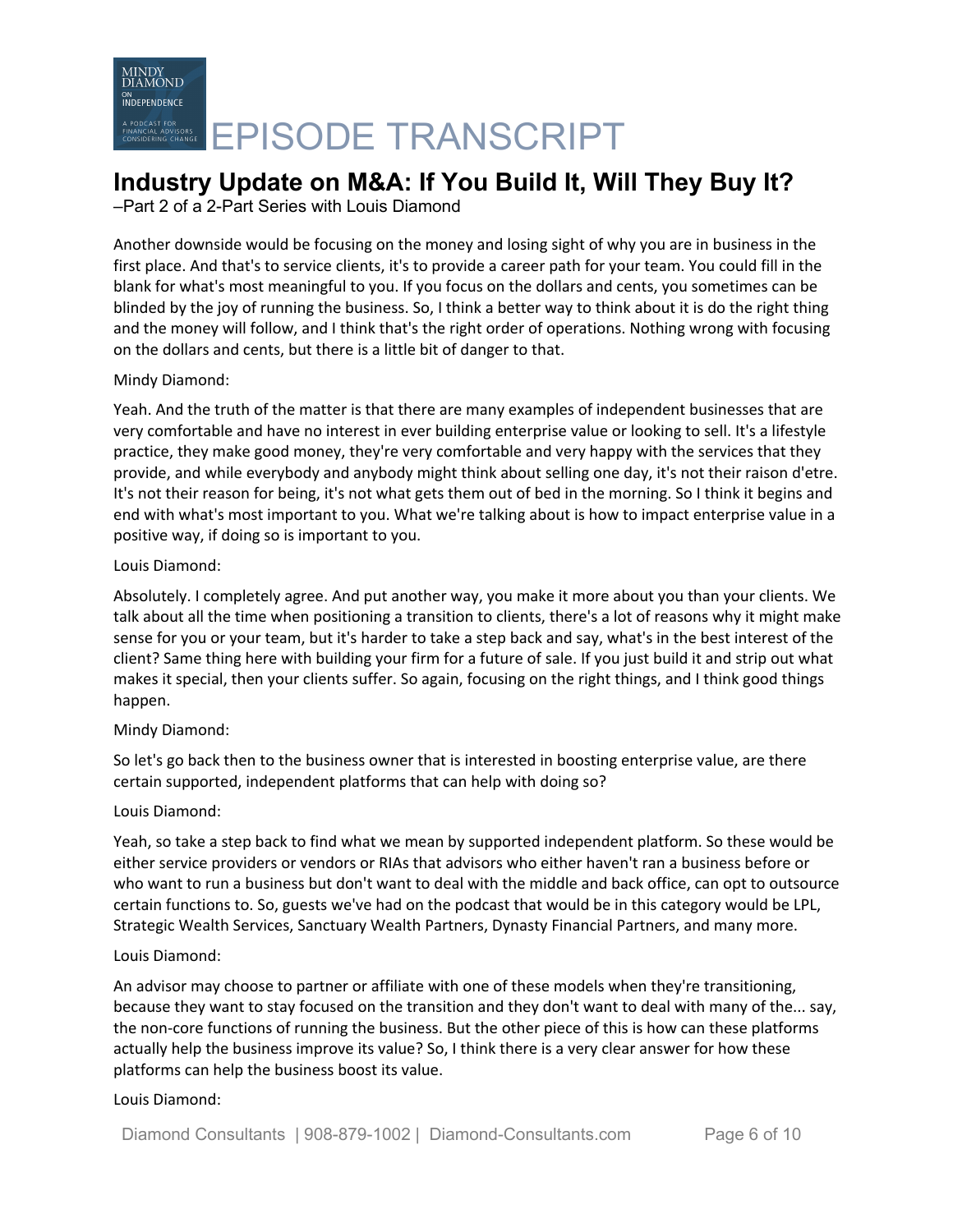### **Industry Update on M&A: If You Build It, Will They Buy It?**

–Part 2 of a 2-Part Series with Louis Diamond

I think one of the first things is a good platform and the right relationship is going to allow the business owner to focus on organic growth versus being in the weeds and being a full-time business operator. So that goes back to the concept of focus on organic growth and that's a characteristic that buyers enjoy. Another one is these platforms tend to be very good at sub acquisitions. So sourcing potential recruits and acquisitions, structuring the deals and providing capital. That's another nice way to grow. Another way would be they make you more efficient; so they have scale, they have best practices that can make your practice more efficient than just trying to figure it all out on your own. And then lastly, they have a community of advisors who can share ideas, and also might be a built-in acquirer for your business. And an extension of this concept is the platforms themselves actually can be an acquirer for your business at the end of the day.

#### Louis Diamond:

So aside from the network of like-minded folks around the country, who could be a potential buyer, or you can buy them in the future, the platform itself may be interested in acquiring; either buying a portion of the business or buying the whole thing. And of course you have the option to sell in the open market afterwards. So, enterprise value is top on the list of what these supported platforms can provide, but at the same time, they're also relatively expensive, so if you're not going to get the benefits out of the platform then they could be a drag on your P&L, which could also impact your valuation. So there's trade offs, but I think the folks that lean into the services that the platforms provide, they're going to grow faster, they're going to be more efficient, and they'll tap into a very wide universe of buyers at the end of the day.

#### Mindy Diamond:

And how about an independent broker dealer practice, meaning an advisor who chooses to go independent and practice under a broker dealer umbrella. Do those practices have similar valuations at the end of the day to an RIA?

#### Louis Diamond:

Yeah. Very fair question. So I would say it really depends. A practice that's independent under a broker dealer has a ton of value. They own their clients, they own their data. In most cases: they have a brand, they have a process, et cetera. So those businesses would be valued in a very similar way as an RIA. The reason why it depends, though, is depending upon the broker dealer that you're at, there is a finite pool of potential buyers for the business. So let's say you're at a more boutique broker dealer with 500 advisors, they're spread around the country. So that you don't have to repaper the business in transition, the likely pool of buyers is going to be folks that are a similar size or larger than you, are probably within a certain geographic proximity, and who are affiliated with the broker dealer. So just by virtue of that, you're going to have less bidders or suitors for the business, and also probably less access to capital than an RIA would.

#### Louis Diamond:

On the flip side, though, there's plenty of independent broker dealers that allow advisors to operate as RIAs or to move on to an RIA platform without repapering. In that case, there's ample buyers. And you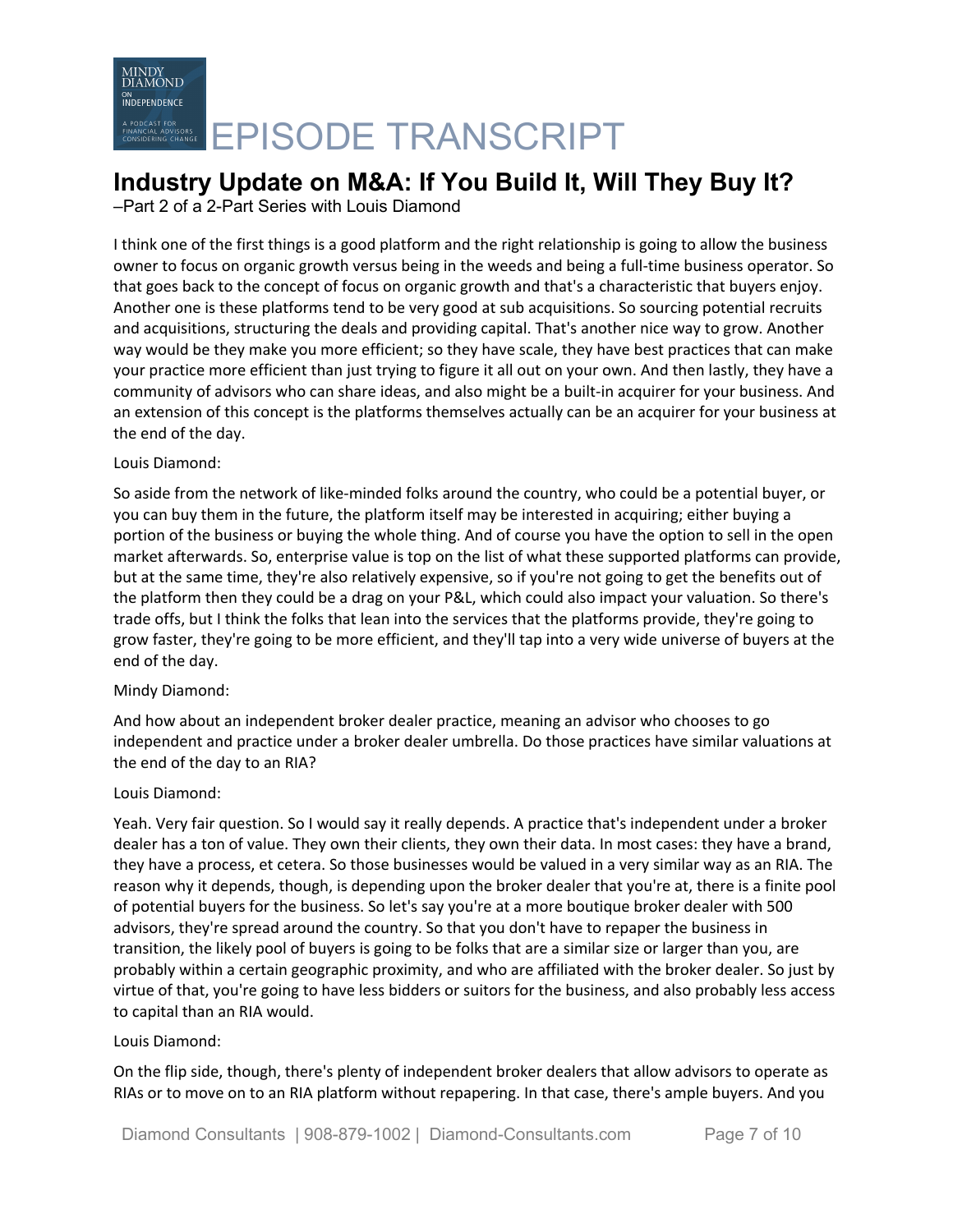## **Industry Update on M&A: If You Build It, Will They Buy It?**

–Part 2 of a 2-Part Series with Louis Diamond

also have the ability, if you're an independent advisor, to move the business to another platform in the future, you would have to transition, but you're still unlocking similar value as an RIA would. So it really depends, supply and demand somewhat comes into here, and if there's more suitors for the business, there's seemingly a higher value. So that could be the key a with a practice under a broker dealer, but it does depend. We've worked with many larger independent practices that leave their broker dealer in order to solve for succession, but got a very similar multiple as an RIA counterpart would have.

#### Mindy Diamond:

And for more on the topic, so we don't belabor it here, we've done several episodes talking about the differences between the independent broker dealer in RIA spaces and things to think about in each. So again, we will link to some of those on the episode page of this episode as well.

#### Mindy Diamond:

One more question. So, what about finding or identifying a partial acquirer on day one? What are some of the pros and cons of that, and can we talk about any examples?

#### Louis Diamond:

Yeah, so what I assume you're talking about is if I'm an advisor at fill-in-the-blank firm, and I'm interested in transitioning to independence, but I either want liquidity to buy out a partner. I want liquidity for my succession plan. I want liquidity for de-risking the transition. Or I just want to have a strategic partner that can help me with the transition, but also help me through mergers and acquisitions in the future. I believe that's what you are talking about, so there are a lot of benefits to that. I just mentioned a couple of the use cases, mostly around succession, but some also thinking more about future growth.

#### Louis Diamond:

The downside of this approach is a business in transition has less value than one that's a steady state practice or firm. There's transition risk, so any acquirer would either pay a discount or structure the deal to kind of share the risk.

#### Louis Diamond:

Also, if you're breaking away, presumably most of the time you're doing, because you want to capitalize on your growth and you want to get the highest possible valuation at the end of the day. And if you sell a portion of your business, you typically are selling that component of the business into perpetuity, so you are limiting some of your upside earning potential. But for many advisors, it's a very lucrative path, and one even that may have enabled them to go independent when they couldn't have before.

#### Louis Diamond:

So a couple of examples, I'll share some representative breakaways, also, folks that happen to have been on our podcast in the past, but also the types of firms that they partnered with. One example would be Gerry Goldberg, his firm GYL Financial Synergies in Connecticut, broke away from Wells Fargo [inaudible 00:24:11] in 2016, and they sold the portion of the business to focus financial partners, since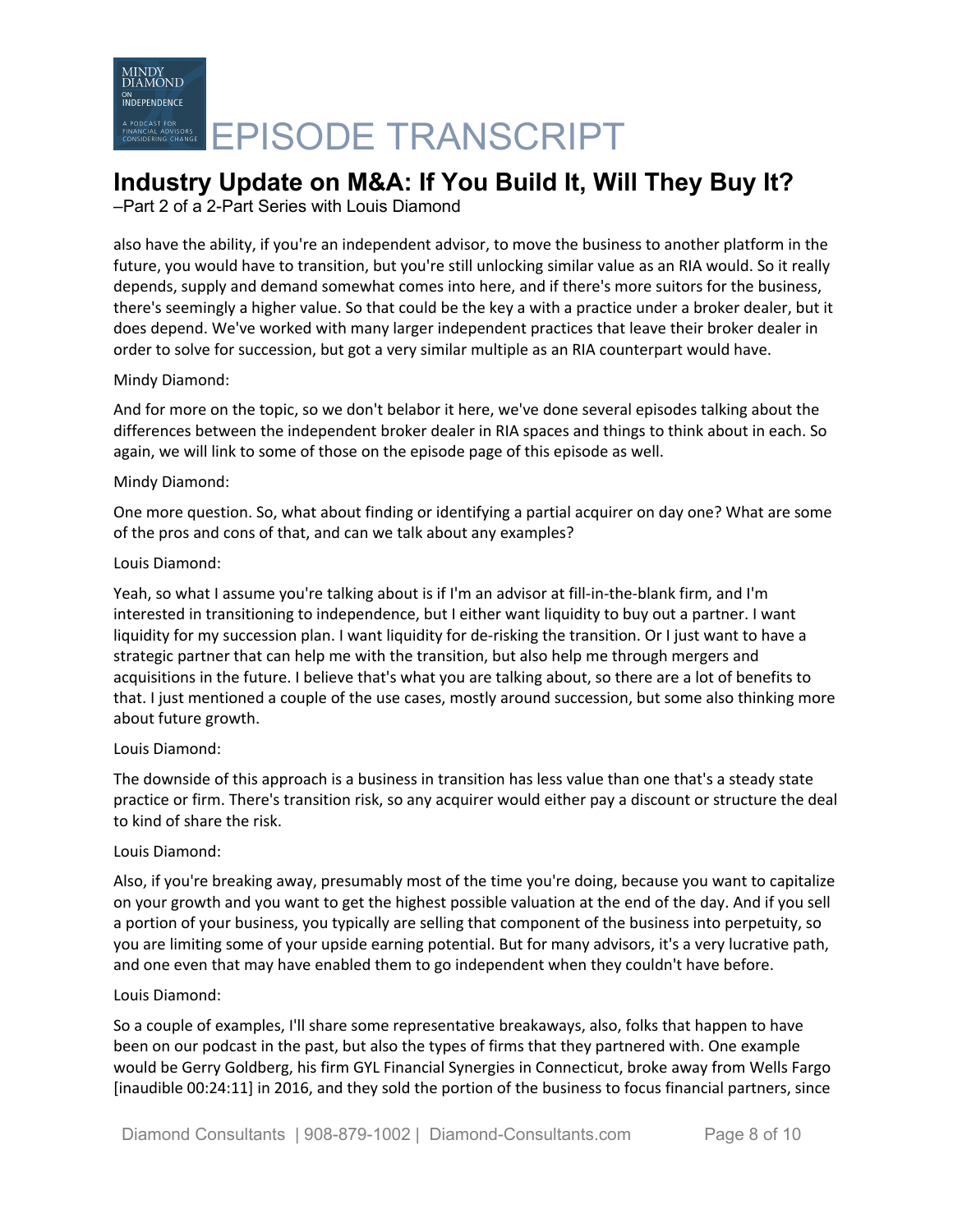# MINDY<br>DIAMOND ON<br>INDEPENDENCE EPISODE TRANSCRIPT

## **Industry Update on M&A: If You Build It, Will They Buy It?**

–Part 2 of a 2-Part Series with Louis Diamond

then, they've done a number of sub acquisitions. So in Gerry's case, and he shared it on the episode, it wasn't about retiring, it wasn't about getting rich in the transaction, it was more about having a partner to help fuel the growth into the future, and they've done that through acquisitions.

#### Louis Diamond:

Another example would be Monish Verma, who sold a portion of his business to Summit Financial. Monish was a \$350 million UPS advisor in the transition to Summit, who's a supported independent platform. He opted to sell 20% of his business and had a very interesting liquidity option at the end of the day with that platform.

#### Louis Diamond:

Third example would be Melissa [inaudible 00:24:55], who [inaudible 00:24:56] Focus Financial Partners as well, in 2018, left Merrill with about a billion in assets. And that was in the episode, she shares it. It was for liquidity, it was to have money to reinvest in the business, and it was to fuel the growth of the business into the future.

#### Louis Diamond:

And then finally would be John Klaas, his company Puzzle Wealth Solutions left UBS in June of 2021 with about \$1.2 billion in assets. He's leveraging the Gladstone Wealth Partners platform in conjunction with LPL Financial. And with that model, he opted... my understanding at least... to not sell a portion of the business today, but there is an interesting monetization aspect at the end of the day. So a lot of different ways to go about accessing liquidity day one. One example, aside from forgivable loans and debt would be sell a portion of the business.

#### Mindy Diamond:

So, lots of different options, and there's so much more to talk about, and I think we will probably wind up doing a part three to this series as we get more questions about it. But the biggest thing, and to conclude, is will the frothy M&A market continue? Of course, no one knows for sure, but real potential exists for those with their site set on building a business that could be attractive to an acquirer and command a high price tag at the end of the day. There is one thing that is certain, and that is success is more likely to come to those with clarity of vision and the desire to build something bigger than themselves.

#### Mindy Diamond:

So Louis, this was awesome, and I thank you once again for joining me and look forward to continuing the conversation.

#### Louis Diamond:

Absolutely. This was a fun one. And again, we have a number of resources. We have this M&A assessment. We have tons of articles we've written. And if you're interested in just understanding your valuation or how your business might be valued as an independent, definitely feel free to reach out, and confidentially without cost, we can walk you through an exercise.